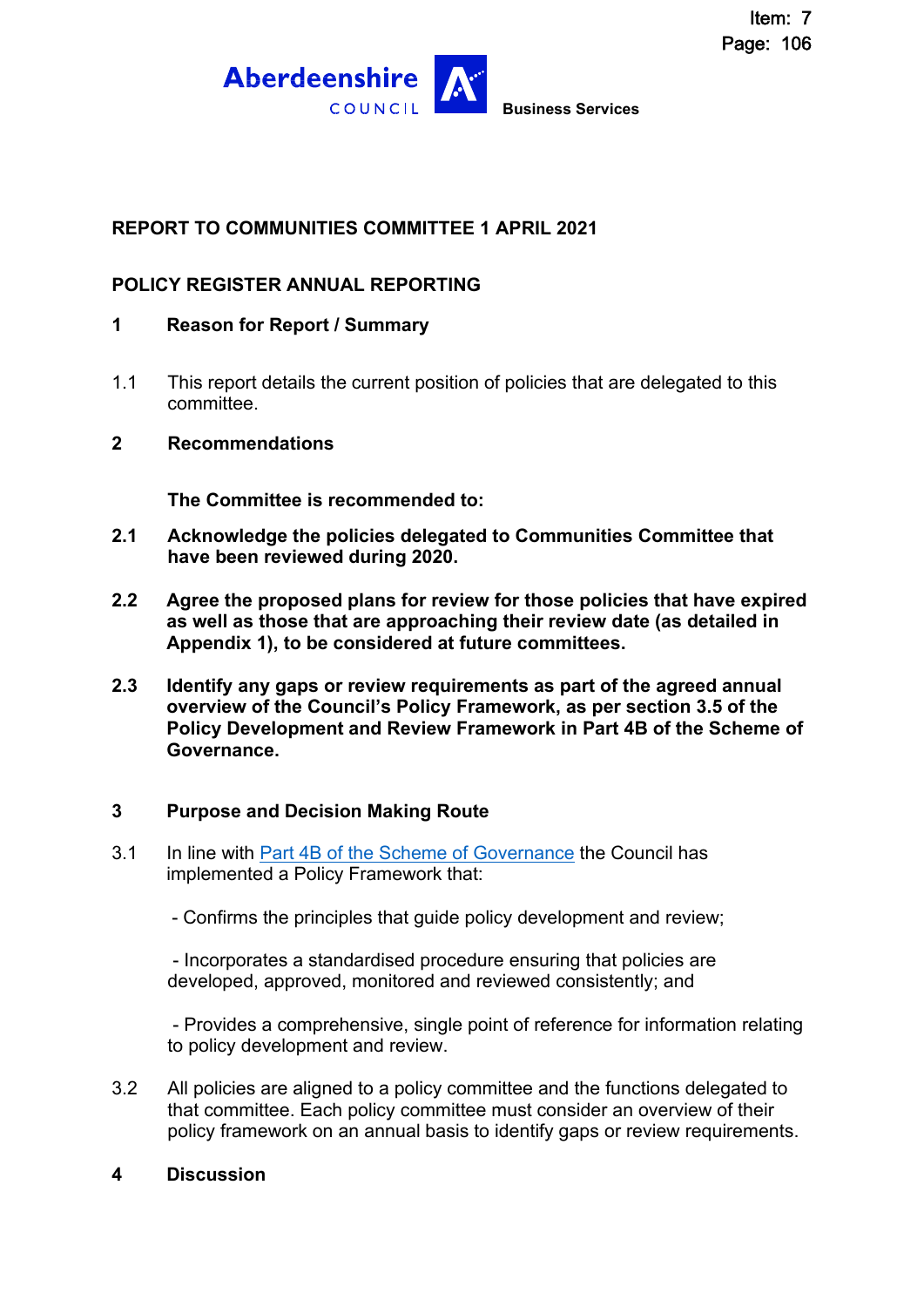- 4.1 The council's Corporate Policy Team have uploaded all Aberdeenshire Council policies to a [corporate management system](https://aberdeenshire.sharepoint.com/sites/Arcadia/services/Pages/Business%20Services/Customer%20Communication%20and%20Improvement/Policy,%20Performance%20and%20Change/Performance/Pentana.aspx) to enable officers to manage the lifecycle of each policy. They are available in a single repository via the council's [website](https://www.aberdeenshire.gov.uk/a-z/?letter=P) grouped by the relevant service for ease of visibility (with the exception of HR policies). Links from respective services' webpages to the central repository have been set up to allow for easy access to policies. The documents should adhere to accessibility requirements for the website.
- 4.2 A short template is available on Arcadia, along with guidance, for officers who are developing new policies or reviewing older policies.
- 4.3 Policies are categorised using a traffic light system to indicate readiness for review. This also considers the impact of the policy on protected characteristics as defined by the Equality Act 2010.

The categories are defined as follows: -

**(a) Red** – Review required.

Policy is older than four years.

Policy is believed to have a negative or unknown impact on people with protected characteristics.

External or other factors give just cause for review. For example, a permanent reduction in resources.

#### **(b) Amber** – For monitoring.

Policy is over three years old.

External or other factors that could give just cause for review. For example, a permanent reduction in resources is anticipated within one-three years.

#### **(c) Green** – No action.

New or recently revised policy - subject to regular monitoring under the Year 1 Review process. Policy is less than three years old.

- 4.4 Appendix 1 details all 7 policies delegated to Communities Committee. Of these, 3 are 'green' i.e. are either new or have been recently reviewed, there are no 'amber' (3-4 years old) policies, and 4 are 'red' which means it has been over 4 years since they have been published and are due for review. Elected members should now agree the proposed timescales for policies that have expired as well as those that are approaching their review date to be brought to future committees.
- 4.5 In line with the Scheme of Governance requirements, reports will continue to be presented to Communities Committee in the future on an annual basis, confirming policies delegated to the committee (including those that have expired, due for review or any policies that have come on-stream in the past year).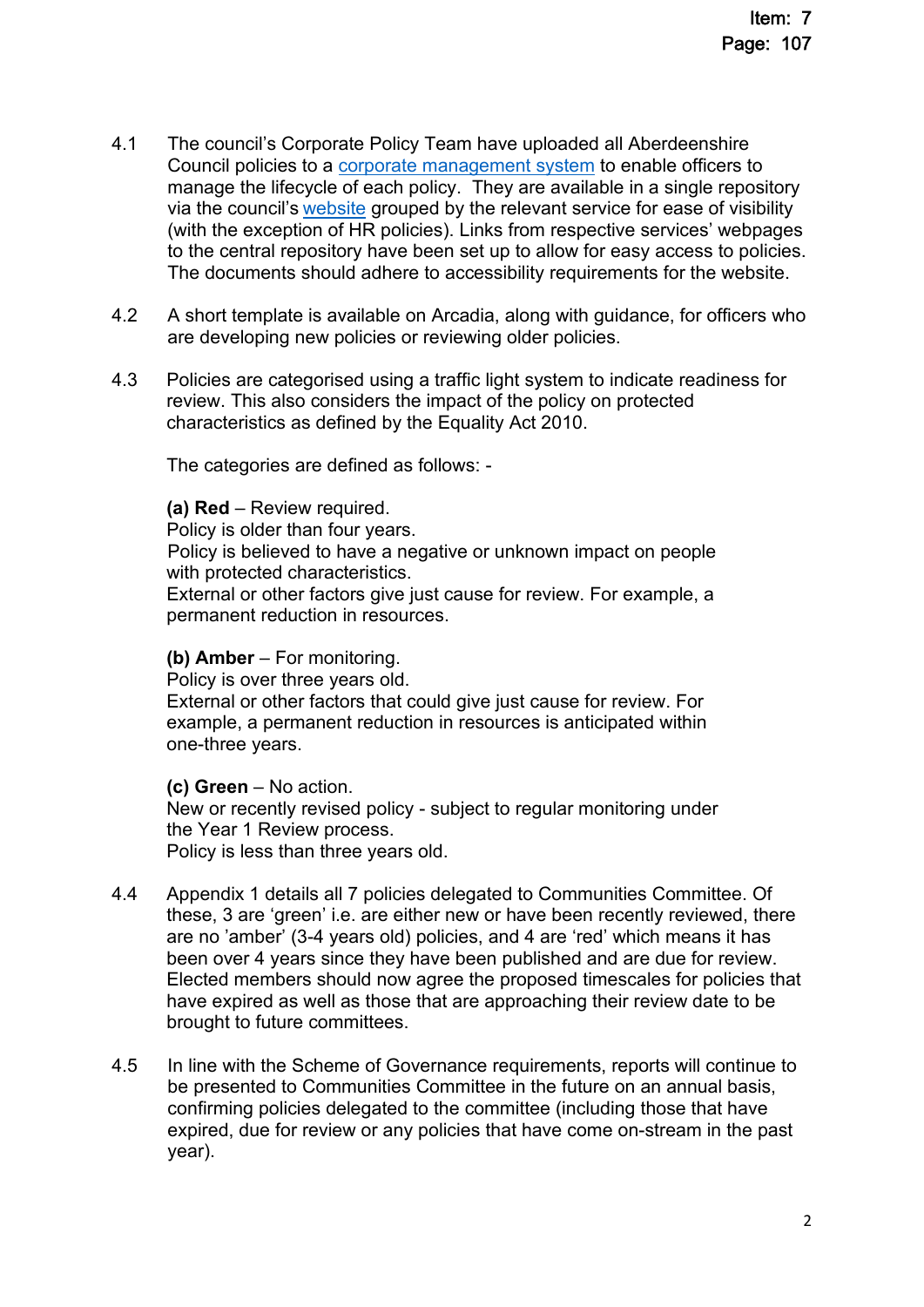## **5 Council Priorities, Implications and Risk**

- 5.1 This report helps deliver the following Strategic Priorities Infrastructure, Resilient Communities, and Health & Wellbeing.
- 5.2 The table below shows whether risks and implications apply if the recommendation is agreed.

| <b>Subject</b>                                   | <b>Yes</b> | <b>No</b> | N/A                       |
|--------------------------------------------------|------------|-----------|---------------------------|
| Financial                                        |            |           | X                         |
| <b>Staffing</b>                                  |            |           | $\boldsymbol{\mathsf{x}}$ |
| <b>Equalities</b>                                |            |           |                           |
| <b>Fairer Scotland Duty</b>                      |            |           | X                         |
| <b>Town Centre First</b>                         |            |           |                           |
| Sustainability                                   |            |           | X                         |
| Children and Young People's Rights and Wellbeing |            |           |                           |

- 5.3 An equality impact assessment (EIA) is not required as this report does not have a differential impact on any of the protected characteristics. During the development stage of each individual policy, an EIA will have been completed to demonstrate the impact on any protected characteristic and any mitigating actions that can be taken.
- 5.4 The following risks have been identified as relevant to this matter on a Corporate Level:

ACORP002 *[Changes in government policy, legislation and regulation](http://www.aberdeenshire.gov.uk/media/21264/aberdeenshire-corporate-risks.pdf) -* this is controlled through COSLA membership, SOLACE membership and membership of professional bodies at both corporate & individual level.

## **6 Scheme of Governance**

- 6.1 The Head of Finance and Monitoring Officer within Business Services have been consulted in the preparation of this report and had no comments to make and are satisfied that the report complies with the [Scheme of](https://www.aberdeenshire.gov.uk/council-and-democracy/scheme-of-governance/)  [Governance](https://www.aberdeenshire.gov.uk/council-and-democracy/scheme-of-governance/) and relevant legislation.
- 6.2 The Committee is able to consider this item in terms of Section D.1.1 of the List of Committee Powers in Part 2A of the Scheme of Governance as it has the delegation for policy matters in relation to the services within its remit.
- 6.3 In terms of section 3.5.2 of the Policy Development and Review Framework under Part 4B of the Scheme of Governance the Committee is required to consider an overview of their policy framework on an annual basis to identify gaps or review requirements.

## **Ritchie Johnson (Director of Business Services)**

Report prepared by: Erin Wood, Policy Officer, Corporate Policy & Strategic Community Planning, Business Strategy Team, 17th February 2021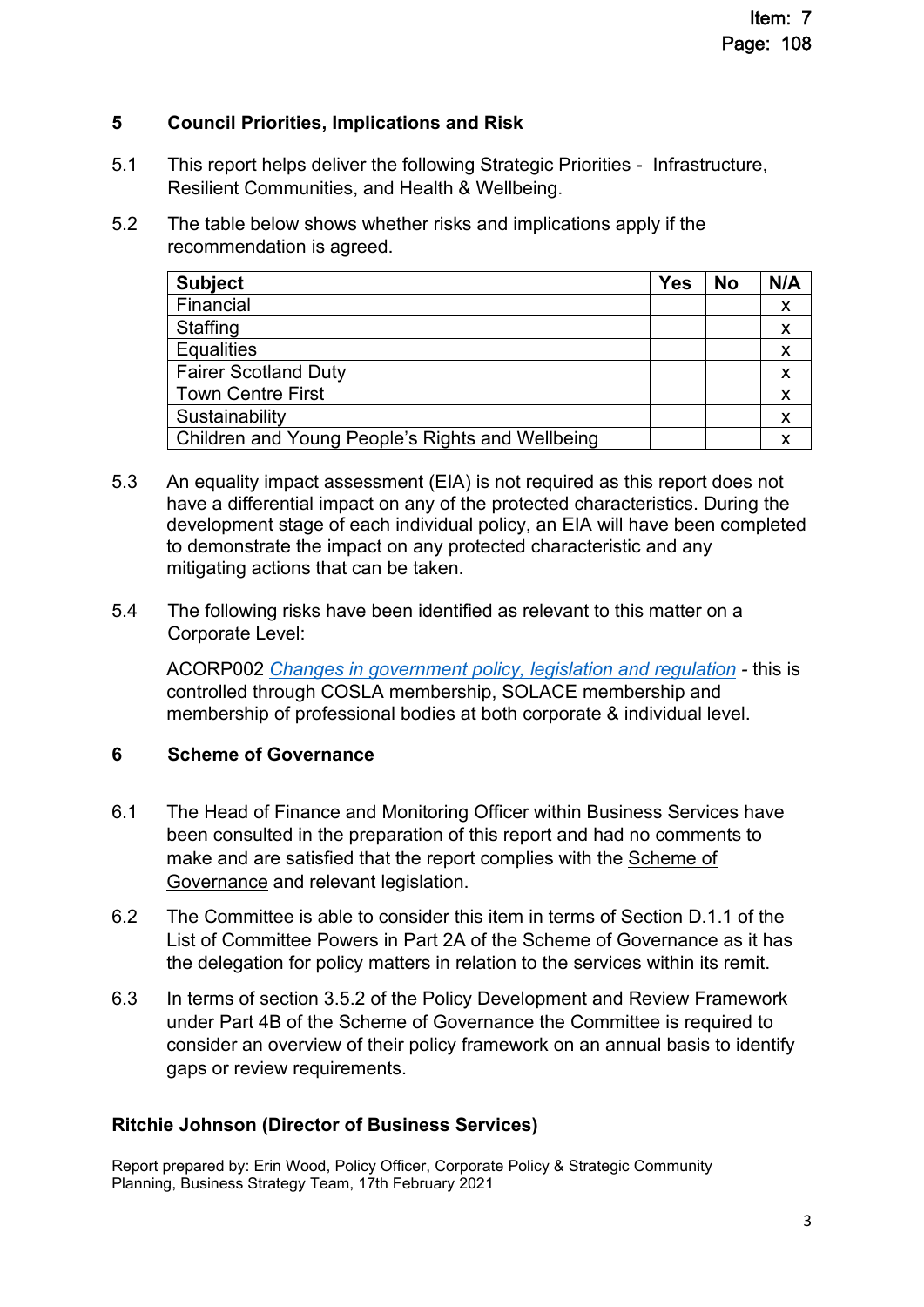# **Appendices**

Appendix 1 Communities Committee Delegated Policies as at January 2021